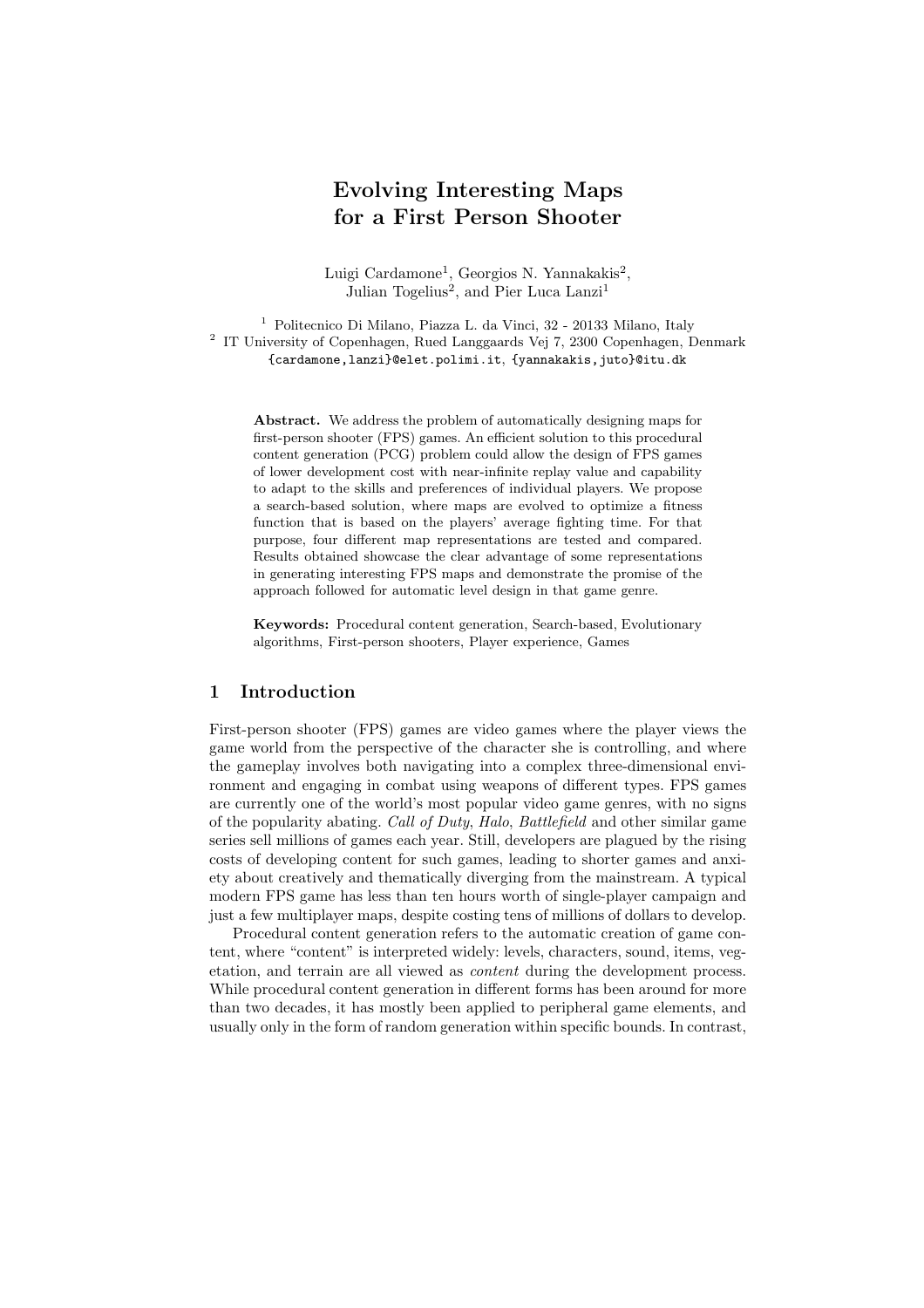generation of "core" content such as maps and levels, and generation of content to optimize particular aspects of gameplay or optimize for individual player capabilities, is an active research topic with the results so far considered too immature for commercial games. Recently, a search-based approach to PCG [11], called experience-driven PCG has gained currency [13]. In this approach, evolutionary algorithms or other stochastic search-based optimization algorithms are used to search for content according to some fitness function meant to capture relevant aspects of player experience. Both the representation of game content and the design of the fitness function present interesting research challenges. Some attempts to meet these challenges can be seen in recent work on evolving tracks for racing games [9], rules for board games [1], weapons for space shooters [4], levels for platform games [8] and maps for real-time strategy games [10]. Computational intelligence techniques have been applied to FPS games before, but mostly to create NPC behaviour of various kinds. Some examples are experiments in optimizing the parameters of standard bot scripts [2], imitating the playing style of human players [3] and evolving complete subsumption-based controllers for bots [6]. FPS maps have been subject to analysis by game design researchers, presenting several ideas on design metrics which could be useful for PCG [7], but have to our best knowledge not been automatically synthesized before.

The research described in this paper is novel both in that search-based techniques are used to generate content for an FPS game for the first time, and in that complete playable FPS maps are generated for the first time. The paper is structured as follows: in the next section, we present the Cube 2 game engine which will be used for the experiments. We then present our general approach to evolving FPS maps, including the fitness function. This is followed by descriptions of the various map representations, and of the experiments we carry out to compare their suitability for evolving playable maps. A concluding section discusses the next steps to take in order to refine this technique.

## 2 Cube 2

Cube 2: Sauerbraten [12] is a free open-source FPS game that supports both single- and multi-player gameplay. Cube 2 comes with several graphical character models, a set of weapons and a large number of maps. The engine underlying Cube 2 is fast and sophisticated, allowing smooth rendering of high-polygon environments, approximating the visuals found in commercial games (see Figure 1). Technically, the game engine is based on a 6 directional height-field in octree world structure which also supports lightmap-based lighting with accurate shadows, dynamic shaders, particles and volumetric explosions. Cube 2 also supports a simple but complete configuration/scripting language which allows customization of all menus and most other aspects of the game, and which makes it easy to build "mods" of the game.

One of the standout features of the engine is the capability for in-game geometry editing and also multi-player cooperative editing. The integrated map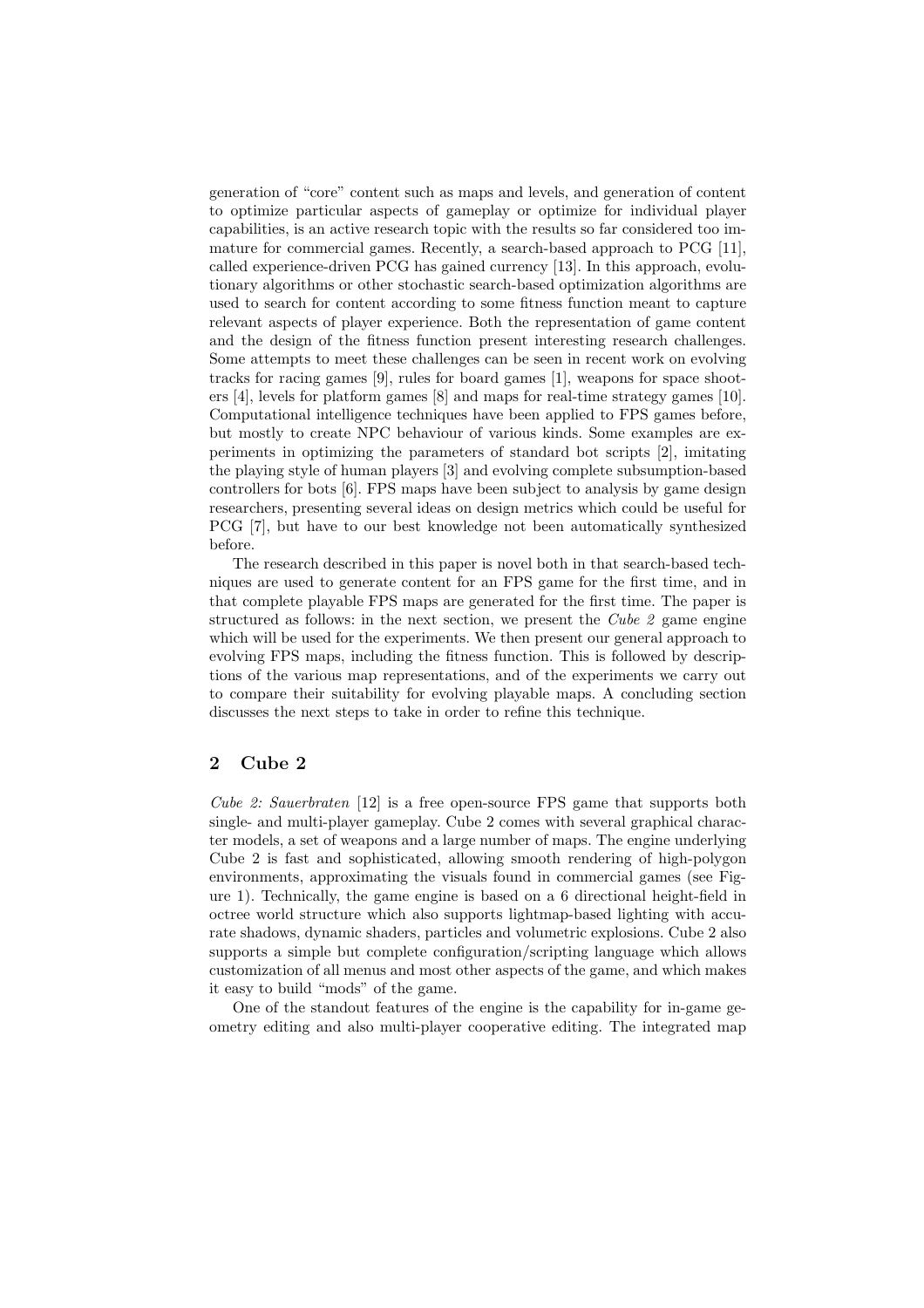

Fig. 1. Screenshots from Cube 2: Sauerbraten

editor is very powerful: it allows the user to build and edit new shapes, to apply textures and to add objects of various materials (such as water, lava and glass), and to add light sources, among several other actions. Since Cube 2 is open source, the map editor itself can be modified and extended in whatever way necessary. This feature is crucial for our purposes, as we need to inject evolved maps back into the game, and it is one of the main reasons we chose to use Cube 2 rather than a better-known commercial FPS game. The other main reason is that the game engine allows us to run the game in "headless" mode, i.e. without visualization, where it can be speed up to run as fast as the processor permits.

## 3 Evolving Maps for an FPS Game

In this paper we apply evolutionary algorithms to evolve maps for a multi-player FPS game. A multi-player FPS is a game where several players (humans and/or bots) fight on the same map. Several game modes are possible with differences in rules; in the most basic mode, "deathmatch", the rules are simple: when a player character is killed, it will spawn in another point of the map after a few seconds. The game terminates after a fixed amount of time, and the player with most frags (i.e. the player which killed more opponents) wins the game.

A FPS map usually consists of a series of rooms and corridors plus several spawn-points and resource items (either weapons or bonuses). Maps may have several different levels with floors above and below each other, and features such as stairs, ramps and elevators for moving vertically between floors. In this work we will focus on maps with only a single floor.

The goal of this work is to evolve maps with potential for interesting gameplay. It is generally accepted that some FPS maps allow for more interesting and deeper gameplay than others, for example by rewarding skillful use of complex tactics, and by forcing players to vary their tactics so that they cannot use the same patent trick all the time to win. It is generally accepted that such maps are of better quality than others. Indeed, much work goes into exquisite balancing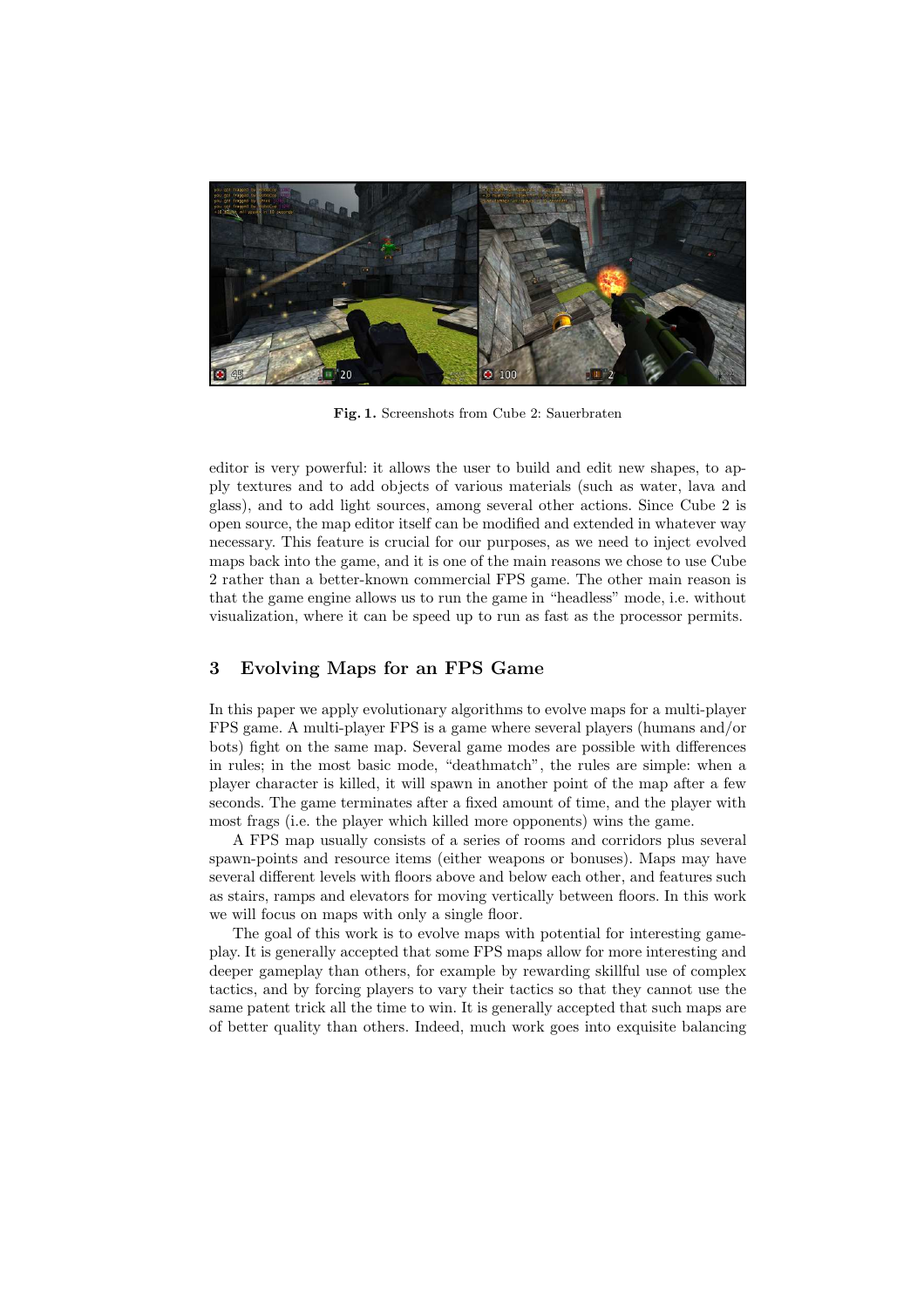of those maps that are available as paid downloads for popular FPS games, to make sure that no single strategy will dominate the map. For brevity, we will in the following refer to maps with potential for interesting gameplay as promising maps.

#### 3.1 Fitness function

Naturally, it is hard to design an accurate estimator of the promise of a map, as this will require predicting the preferences of a great number of players (e.g. as in [8]). In the future, we plan to devise more complex fitness functions based on data-driven modelling of player capabilities and preferences. For now, we will settle on a simple theory-driven fitness function.

We assume that the promise of a map is directly linked to the *fighting time* of the player, which is defined as the duration from the moment in which the player starts to fight an opponent to the moment in which the player is killed. Since during an entire match the player will die and spawn multiple times, we can compute the average fighting time value for the game per player,  $T_f$ . A small  $T_f$  value means that a player gets killed very quickly after starting to fight an opponent. If the  $T_f$  value is large it means that after the player first gets damage in a fight, she survives and can prolong the fight because the map affords possibilities to escape, to hide, to find health bonuses or better weapons. Since an FPS map presents several features that, from a strategic point of view, can be exploited to engage the player in longer and more interesting fights the  $T_f$  value appears to be a good measure of the promise of a map.

The best way to assess the  $T_f$  value of a map would be to play several matches with human players on that map and collect the statistics, yielding an *interactive* fitness function according to the classification in [11]. Unfortunately, it is not practical to use human players in our experiments because it would require them to play thousands of matches (in the future, this might be a possibility using massively multiplayer games, similar to the approach taken in [4]). Instead we simulated matches of 10 minutes among 4 bots and we measured the average  $T_f$ value across all bots,  $\overline{T_f}$ , yielding a *simulation-based* fitness function according to the same classification.

The complete fitness function has another component in addition to the  $T_f$ value: the free space of the map, S. We explicitly want our fitness to promote the generation of larger maps since very small maps do not leave enough space for the placement of weapons and spawn-points, leading to unrealistic values of  $T_f$ . It is worth mentioning that the maximum size of a map is bounded and that in the best maps generated (see Section 5) S contributes to less than  $20\%$  of the total fitness value. Given the above, the complete fitness function of a map is as follows:

$$
f = \overline{T_f} + S \tag{1}
$$

where  $\overline{T_f}$  is measured in milliseconds and it is an integer greater than 0, and S represents the number of free cells in the map and is bounded between 0 and 4096.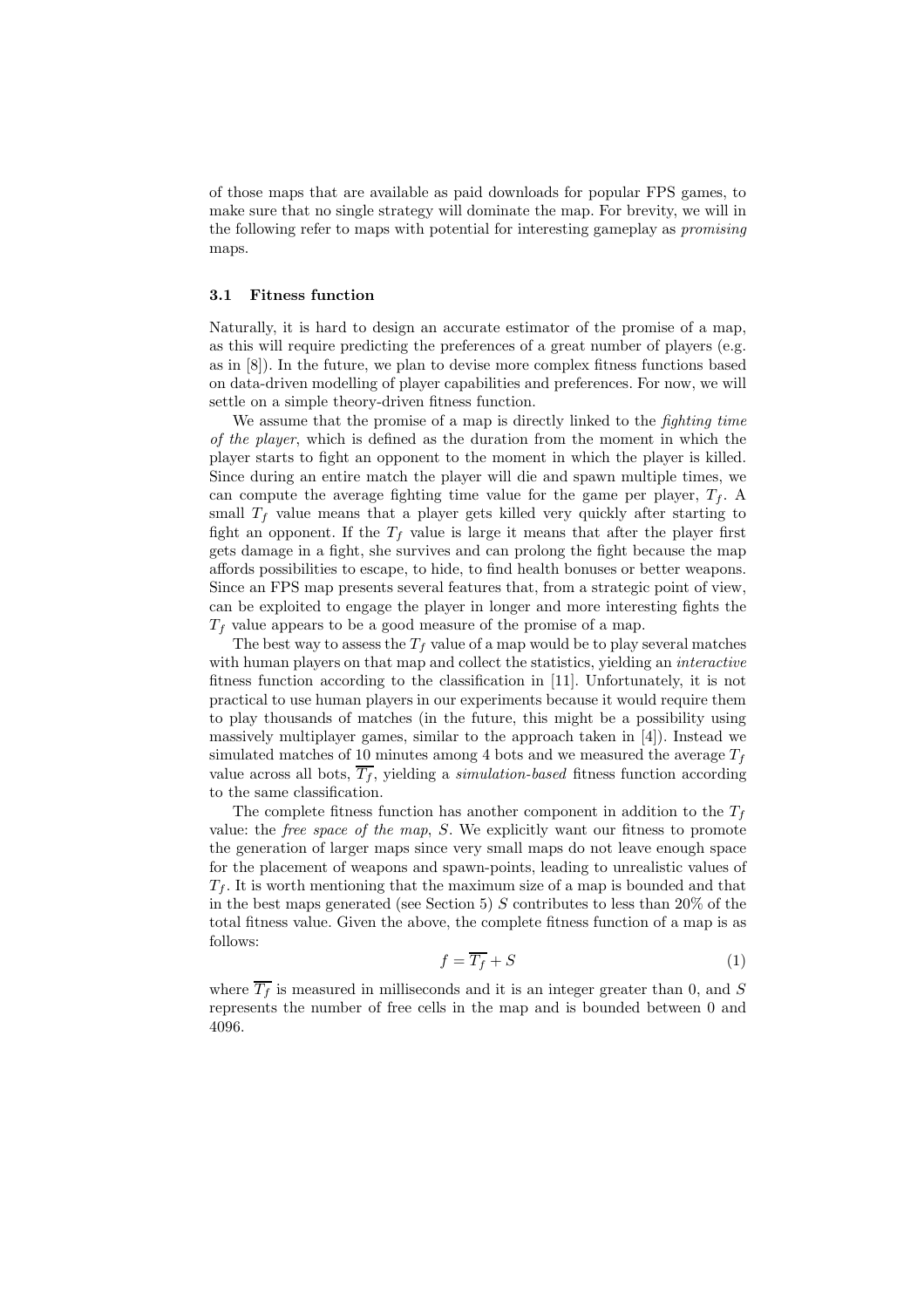To evaluate maps using a simulated match we had to address two main points: generation of way-points and acceleration of the game. While for the latter the solution was as simple as disabling the graphical rendering (enabling the simulation of a 10 minutes match in about 10 seconds using a computer with an 3.00 Ghz Intel Core 2 Duo processor), for the first we had to implement a waypoint placement algorithm. The bots available in Cube 2, like the ones in many commercial games, depend on a list of way-points to navigate in a given map. On that basis, points are represented in a graph on which bots apply the usual A<sup>∗</sup> algorithm to move between bonuses, weapons and enemies. Therefore, it was necessary to generate the way-points on the fly for each new map. Unfortunately, the game gives no support for automatic generation of way-points as they are usually placed by the human designer of the map. To overcome this problem we implemented an algorithm for way-point generation that follows these steps: (i) compute the free cells of the map; (ii) place a way-point on every free cell; (iii) connect each way-point with its four neighbors (up, down, left, right) if there are no obstacles between them; (iv) align every resource on the map to the grid of the way-points.

## 4 Map Representations

After the fitness function, the other important design choice in search-based PCG is how to represent the content. The representation must allow for the expression of a wide range of interesting content, but also enable the search algorithm to easily find content with high fitness. In this paper, we propose and compare four different representations for FPS maps.

First, we need to distinguish between the *genotype* and *phenotype* for these maps. The phenotype is isomorphic to an actual map in the game. For all map representations, the phenotype structure is the same: a matrix of  $64 \times 64$  cells. Each cell is a small piece of the map with a size suitable to contain a player character. Each cell can be either a free space or a wall (with a fixed height). Each free space can be empty or can contain a spawning point or a resource item (weapon or health bonus). The phenotype is saved in a text file and loaded in the game for playing using a specific loader that we implemented in Cube 2.

The structure of the genotype, on the other hand, is different for each representation. The genotype is what is evolved by the genetic algorithm. Each representation comes with a procedure for constructing a phenotype from the genotype; the simpler this procedure is, the more direct the representation is said to be. When a genotype is evaluated, the following happens:

- 1. the genotype is used to build the phenotype;
- 2. then the phenotype yields a specific map for Cube 2 and a simulated match starts in that map;
- 3. the statistics collected during the match are used to compute the fitness.

The four representations are described below in order of decreasing directness.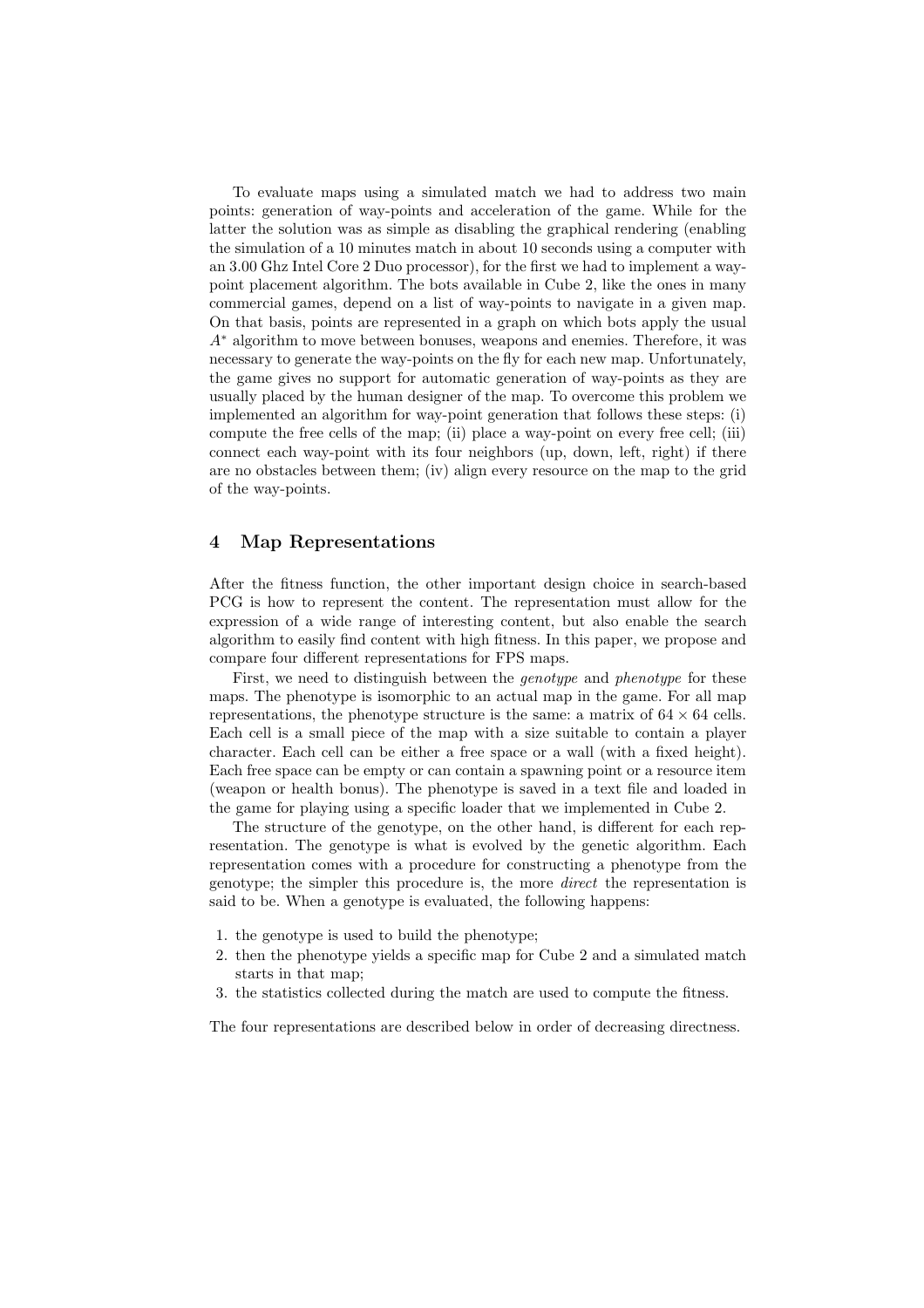The most direct representation is named Grid and assumes that the initial configuration of the map is a grid of walls. In particular a 9 by 9 grid is used to divide the map into 81 squares. Each of the wall segments of a square can be removed to create rooms and corridors. The genome represents which of these wall segments are active (on) or not (off). According to the **Grid** representation scheme each gene encodes the state of two wall segments of the cell: the one on the top and the one on the right. Thus, each gene can take four possible values: 0, if both wall segments are off; 1, if only the top wall segment is on; 2, if only the right wall segment is on; and 3, if both segments are on.

The second, less direct representation is named All-White. It assumes that the initial map is empty (with walls only at the borders) and searches for fit maps by adding wall elements on the empty space. The genome encodes a number of wall blocks,  $N_w$  ( $N_w$  equals 30 in this paper), each represented by three values,  $\langle x, y, l \rangle$ , where x and y define the position of the top-left corner of the wall and l represents the length of the wall. If  $l > 0$ , the resulting wall is aligned to the x-axis; otherwise it is aligned to the y-axis. According to this representation, the width of each wall block equals 1.

The third representation is named All-Black and is, in a sense, the exact opposite to the All-White representation. This representation starts with an initial map full of wall blocks, and gradually adds free spaces in search of fitter maps. The genome encodes a number of free spaces of two types: the *arenas* and the *corridors*. Arenas are square spaces defined by the triplet  $\langle x, y, s \rangle$ , where x and y represent the coordinates of the center of the arena and s represents the size of it. Corridors are rectangular-shaped free spaces with width fixed to 3 cells. Corridors are encoded in the same way as wall blocks via the three values of  $\langle x, y, l \rangle$ . In the experiments presented in this paper, the **All-Black** representation builds on 30 corridors and 5 arenas.

The most indirect representation is called Random-Digger and as the All-Black representation, it builds maps on an initial map configuration which is full of wall blocks. The genome encodes the policy of a very simple agent that moves around and frees up the space in every cell it visits, in a way reminiscent of turtle graphics. The resulting map is a trace of the path the agent followed for a fixed number of steps. The agent starts at the center of the map and its policy is represented by four probability values:  $\langle p_f, p_r, p_l, p_v \rangle$  where  $p_f$  is the probability of going forward along the current direction;  $p_r$  is the probability of turning right;  $p_l$  is the probability of turning left; and  $p_v$  is the probability of visiting an already visited cell. The last probability is very important since it controls the exploration rate of the digger.

The first three representations can generate maps with some parts that are not reachable from the all other parts of the map. There are two main approaches to overcome this problem. The first approach attempts to repair the map so that it becomes fully connected. This solution has several drawbacks: it is complex to implement, it can be computationally expensive and it may heavily modify the initial shape of the map. The second approach focuses on simply removing the unreachable parts from the final map. In this paper we follow the second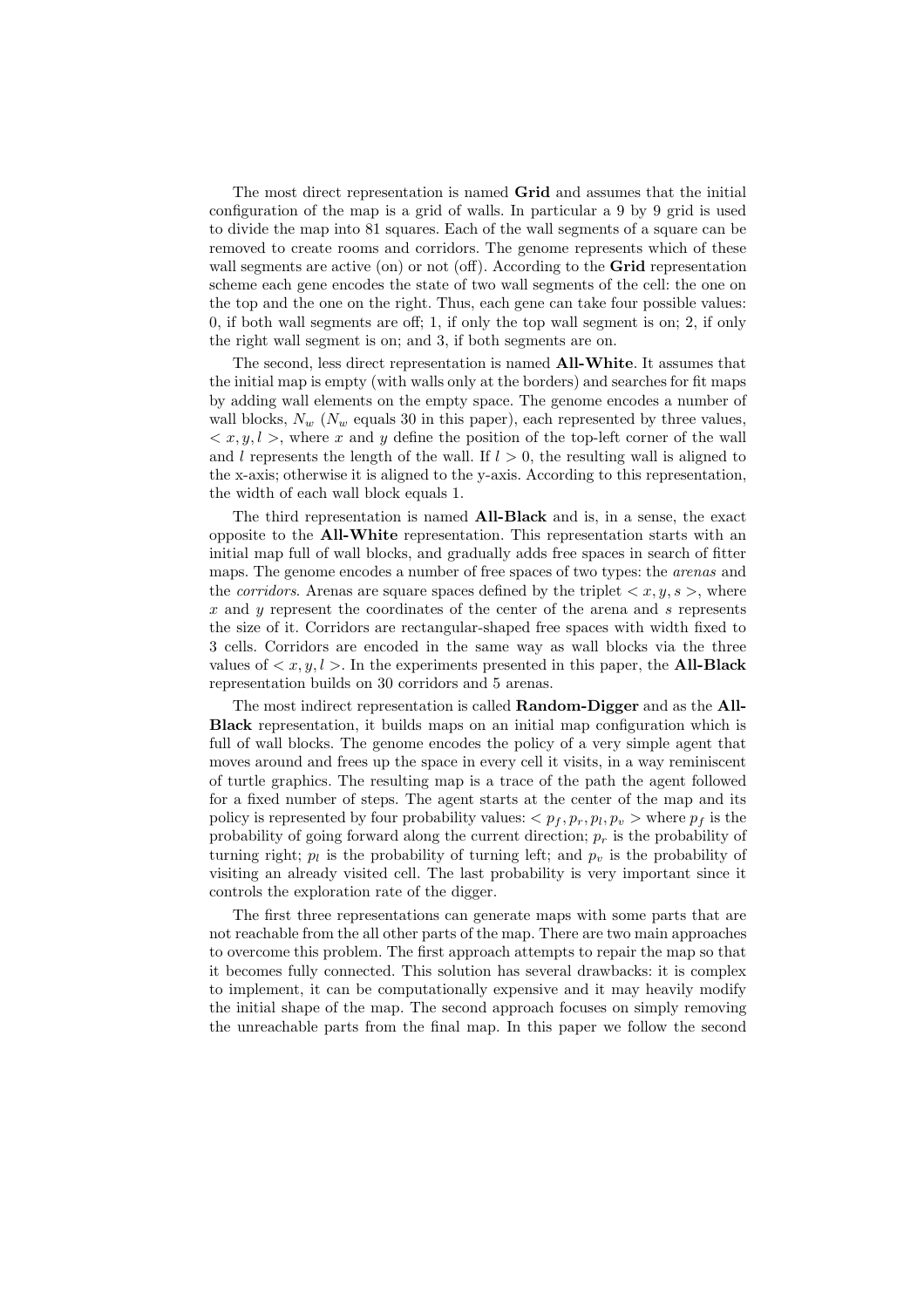approach by identifying all cells that were reachable from the center-point of the map and then remove all cells that are not reachable.

Before a complete Cube 2 map can be generated from the phenotype, we need to add spawning points, weapons and health bonuses. We do this through a simple uniformly-distributed heuristic as follows: (i) the matrix of the phenotype is divided into squared blocks; (ii) for each block the number of free cells is computed; (ii) if this number is bigger than a given threshold two spawn-points and one resource item (a weapon or a health bonus) are placed inside the block.

### 5 Experiments

To evolve the maps, we applied a simple genetic algorithm with standard operators: tournament selection with tournament size 2, single point crossover, mutation rate of  $\frac{1}{n}$  (where *n* is the length of the genome), mutation range 0.2 (following a uniform distribution) and a crossover probability of 0.2. The parameters of the genetic algorithm were set empirically. We applied the genetic algorithm with a population size of 50 individuals and let it run for 50 generations. Each evolutionary run took approximately 6 hours to completion and the experiment was repeated 10 times for each representation.

Figures 2, 3, 4 and 5 display the four highest performing maps evolved for each representation. The 2D image of each map illustrates walls as black segments, spawn-points as blue dots, and resource items (either weapons or health bonus) as green dots. Figure 6 illustrates how one of the best map evolved appear rendered in 3D when they are loaded in Cube-2. To test for significance, we run a t-test on the highest performances obtained via the 10 GA runs among all representations. According to the results: (i) All-White generates maps which are statistically better than **All-Black** and **Random-Digger** (p-value  $< 0.001$  in both comparisons); (ii) **All-White** evolved better maps than **Grid** but the difference is not statistically significant (p-value  $= 0.141$ ); (iii) Grid maps are statistically better than **All-Black** and **Random-Digger** maps (p-value  $< 0.001$ in both comparisons); and (iv) the maps generated with All-Black are statistically better than the **Random-Digger** maps (p-value  $\lt$  0.001). In addition, we performed experiments to test for the sensitivity of the fitness value by evaluating a map multiple times. Even though the variance of the fitness can be rather large and dependent on the map structure, the initial placement of bots and weapons and bot behavior the fitness order among the four representations is maintained and the statistical effects hold.

As can be seen from the results obtained, all the four representations are able to generate playable maps. Each representation allows the emergence of some peculiar features that strongly characterize the evolved maps. The Random-Digger representation generates maps with many long corridors and few small arenas. The All-Blacks representation instead, generates several bigger arenas while corridors are usually shorter and may present dead ends. The **Grid** representation generates very interesting maps with a high degree of symmetry. Finally, the All-White representation generates the best maps according to the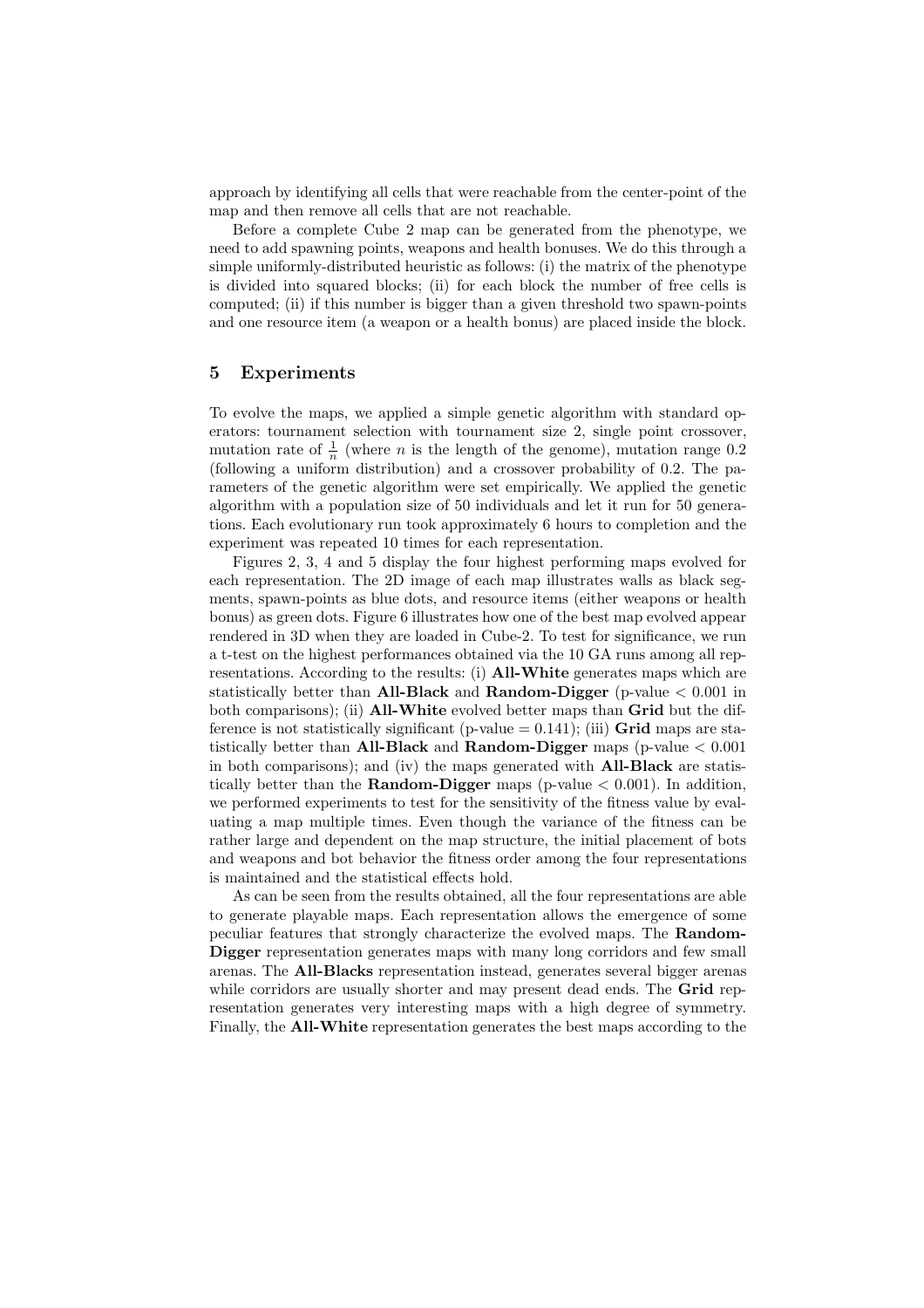

Fig. 2. Best Maps Evolved using Representation All-White



Fig. 3. Best Maps Evolved using Representation All-Black



Fig. 4. Best Maps Evolved using Representation Grid



Fig. 5. Best Maps Evolved using Representation Random-Digger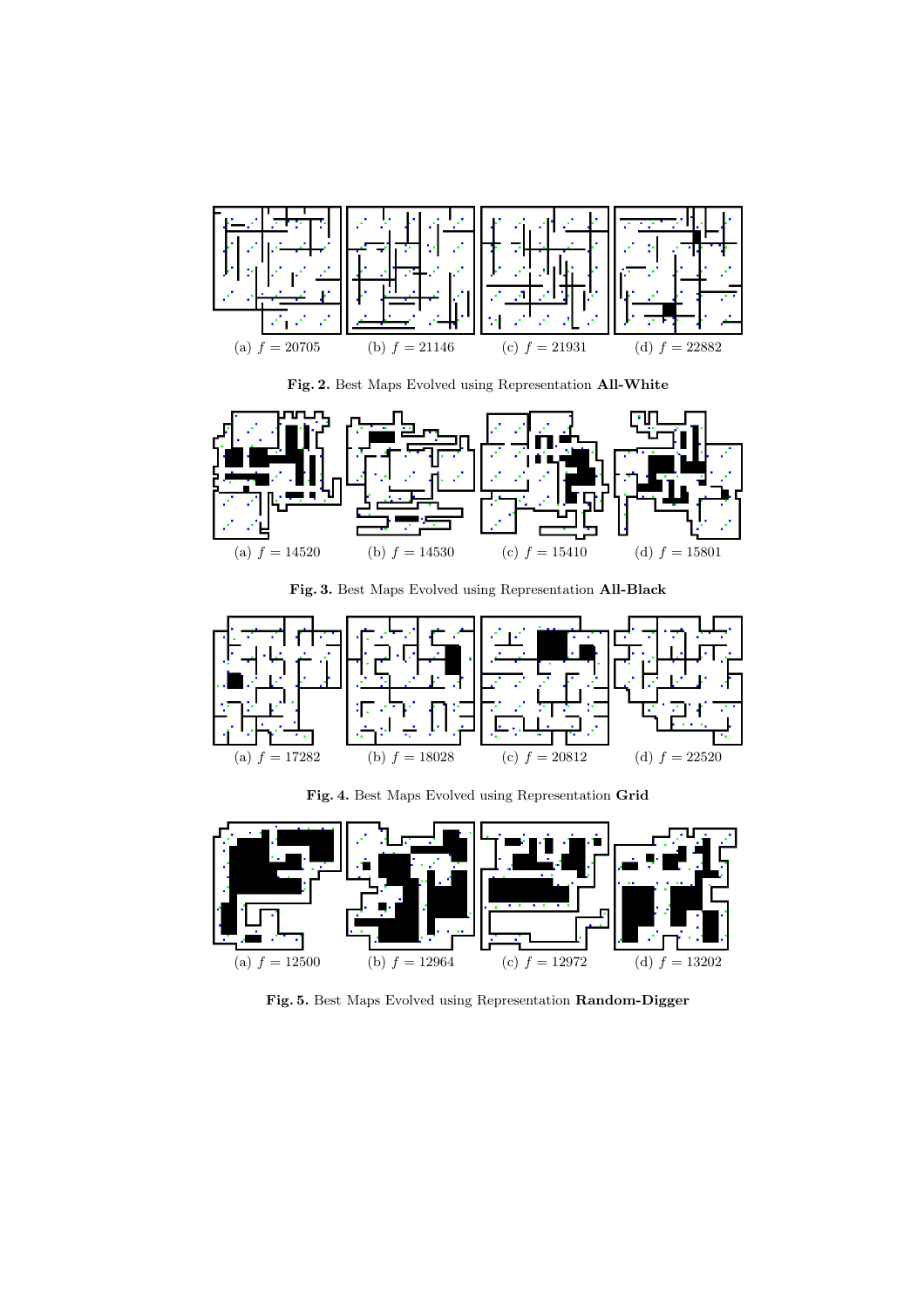

(a) 3D map overview (b) First-person perspective

Fig. 6. One of the best evolved map  $(f = 21931)$  loaded in the game Cube 2.

considered fitness function. The high fitness values of All-White maps are justified by the coupling of many narrow passages with big arenas which generate many small spaces for a player to hide and trap its opponent or pick health bonuses after a fight.

It is worth noticing that the 2D top-down map images of Figures 2, 3, 4 and 5 may be misleading for some readers. For instance, the **All-White** maps are less symmetrical and aesthetically pleasing than the maps of the Grid representation; thus, one may infer the inferiority of the All-White maps with respect to their gameplay value. However, this aesthetic notion is reverted once the map is viewed and played from a first person perspective (see Figure 6) as it is confirmed by our preliminary results from a user study.

## 6 Conclusions and Future Work

We have devised four different representations for first-person shooter maps, and a fitness function for evaluating their potential for interesting gameplay. We have also performed several experiments to verify that we can evolve playable FPS maps using these representations and the fitness function. Further, we have used the fitness function to compare the promise of maps evolved with each of the representation. From our results, it seems that the All-White and Grid representations have clear advantages in this respect.

Several legitimate objections can be raised against our fitness function, and each of them suggest avenues for future work. One objection is that it depends on the control logic of the default bots in Cube 2. This control logic has not been presented in the paper, and is indeed not entirely transparent from the source code. Using custom-designed bots would permit us to tune our fitness function in more detail, and explore new fitness functions related to the present one, such as the performance of a numerically or tactically superior team against an inferior. Adjusting the bots' behaviour to match human gameplay styles might